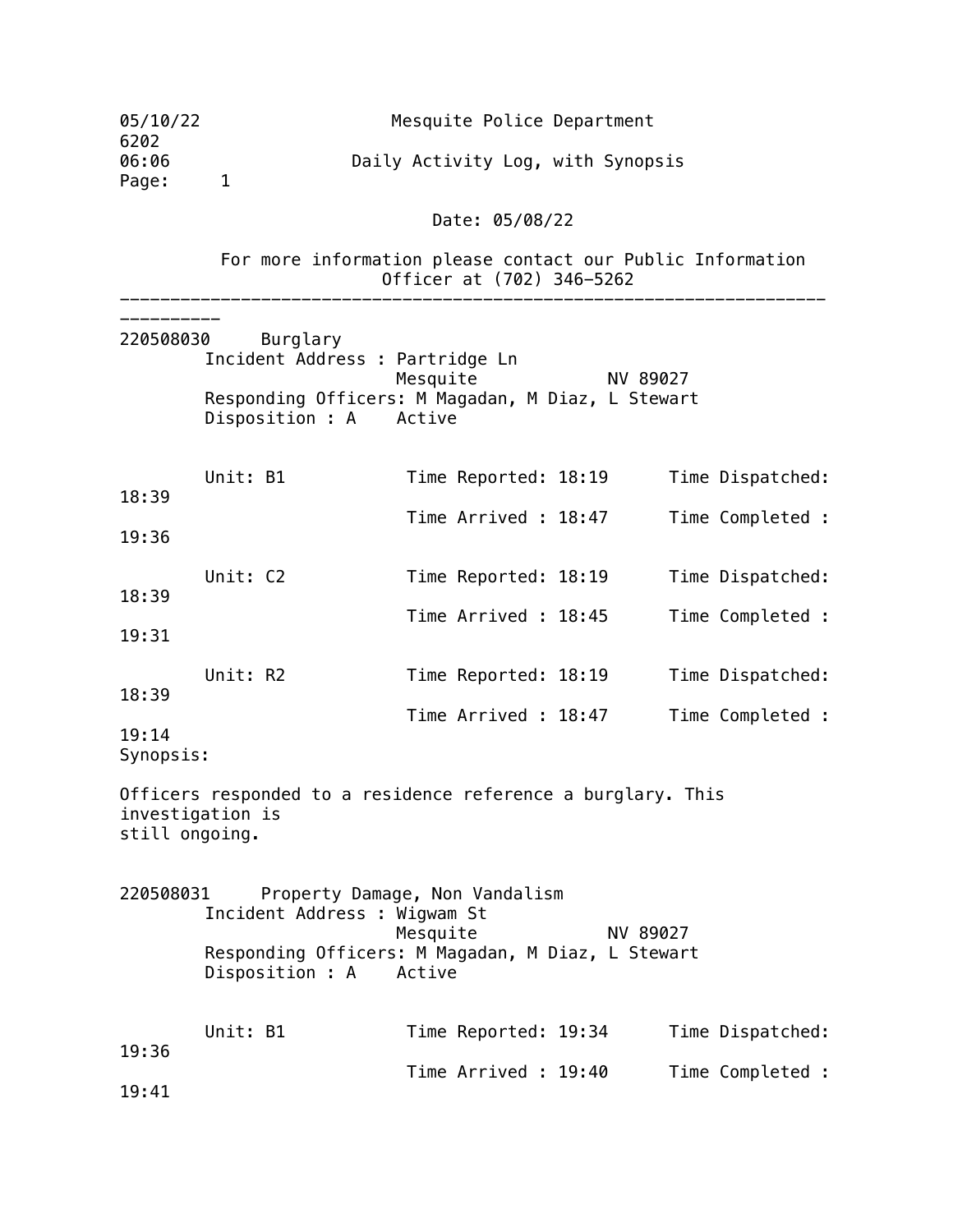| 19:36     | Unit: C2                                                            | Time Reported: 19:34           |          | Time Dispatched: |
|-----------|---------------------------------------------------------------------|--------------------------------|----------|------------------|
| 19:51     |                                                                     | Time Arrived : 19:39           |          | Time Completed : |
|           |                                                                     |                                |          |                  |
| 19:36     | Unit: R2                                                            | Time Reported: 19:34           |          | Time Dispatched: |
| 19:50     |                                                                     | Time Arrived: 19:40            |          | Time Completed : |
| Synopsis: |                                                                     |                                |          |                  |
|           | Officers responded to a residence reference property damage report. |                                |          |                  |
| 220508032 | Incident Address : Calais Dr                                        | Suspicious Person/Circumstance |          |                  |
|           | Responding Officers: L Stewart                                      | Mesquite                       | NV 89027 |                  |
|           | Disposition : Z                                                     | Non-Criminal Incidents         |          |                  |
|           | Unit: R2                                                            |                                |          |                  |
| 19:52     |                                                                     | Time Reported: 19:49           |          | Time Dispatched: |
| 20:16     |                                                                     | Time Arrived : 19:57           |          | Time Completed : |
| Synopsis: |                                                                     |                                |          |                  |
|           |                                                                     |                                |          |                  |
| 220508033 | Lost Property                                                       |                                |          |                  |
|           | Incident Address : Honeysuckle Ct                                   | Mesquite                       | NV 89027 |                  |
|           | Responding Officers: M Magadan                                      |                                |          |                  |
|           | Disposition : Z                                                     | Non-Criminal Incidents         |          |                  |
| 20:01     | Unit: C2                                                            | Time Reported: 19:49           |          | Time Dispatched: |
| 20:36     |                                                                     | Time Arrived : 20:06           |          | Time Completed : |
| Synopsis: |                                                                     |                                |          |                  |
|           | An Officer responded to a call of a missing/lost cell phone.        |                                |          |                  |
| 220508034 | Minor Gambling<br>Incident Address : W Mesquite Blvd                | Mesquite                       | NV 89027 |                  |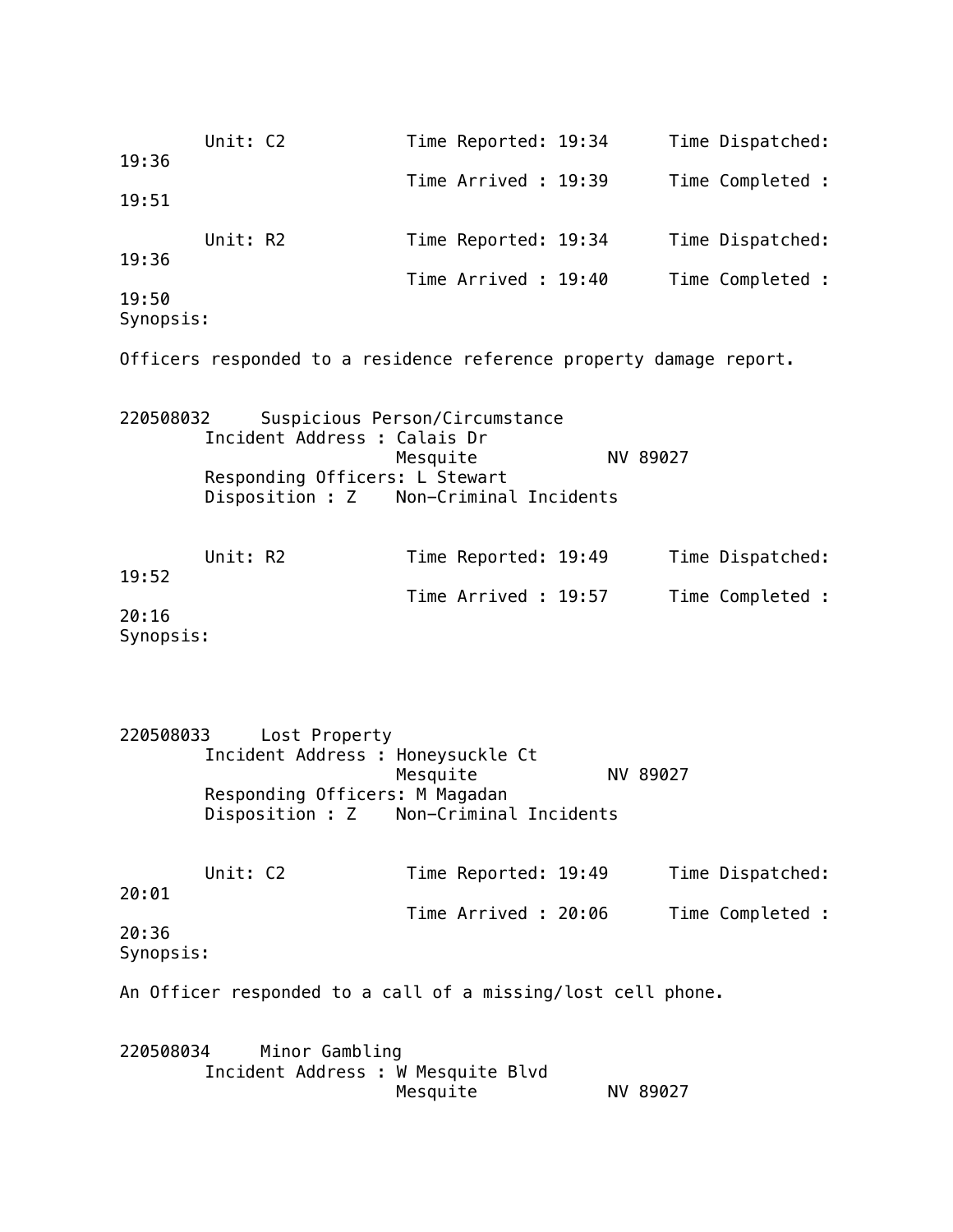|                    | Responding Officers: L Stewart<br>Disposition : E Cleared by Adult Arrest                                      |                                                                     |          |                                      |  |  |  |
|--------------------|----------------------------------------------------------------------------------------------------------------|---------------------------------------------------------------------|----------|--------------------------------------|--|--|--|
| 20:18              | Unit: R2                                                                                                       | Time Reported: 20:14                                                |          | Time Dispatched:                     |  |  |  |
| 21:35<br>Synopsis: |                                                                                                                | Time Arrived : 20:20                                                |          | Time Completed :                     |  |  |  |
|                    | An Officer responded to an underage gambler and the person was cited.                                          |                                                                     |          |                                      |  |  |  |
| 220508035          | Incident Address : W Mesquite Blvd<br>Responding Officers: L Stewart<br>Disposition : Z Non-Criminal Incidents | Miscellaneous CAD Call Record<br>Mesquite                           | NV 89027 |                                      |  |  |  |
| 22:14<br>Synopsis: | Unit: R2                                                                                                       | Time Reported: 22:07<br>Time Arrived : 22:08                        |          | Time Dispatched:<br>Time Completed : |  |  |  |
| 220508036          | Incident Address : W Mesquite Blvd<br>Responding Officers: M Magadan<br>Disposition : Z                        | Miscellaneous CAD Call Record<br>Mesquite<br>Non-Criminal Incidents | NV 89027 |                                      |  |  |  |
| 22:13<br>Synopsis: | Unit: C2                                                                                                       | Time Reported: 22:08<br>Time Arrived: 22:08                         |          | Time Dispatched:<br>Time Completed : |  |  |  |

220508037 Unsecure Premise Incident Address : Valley View Dr Mesquite NV 89027 Responding Officers: L Stewart Disposition : Z Non-Criminal Incidents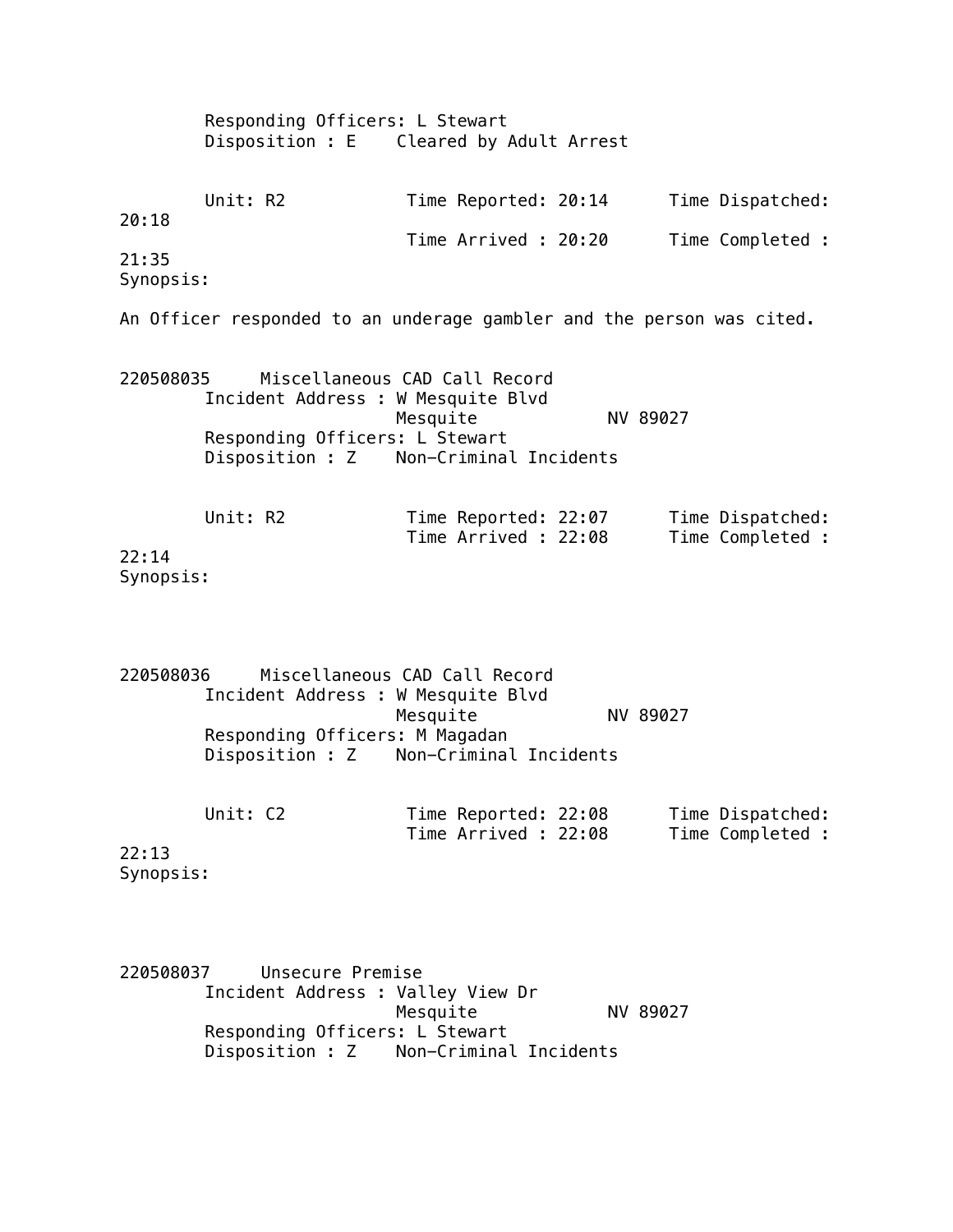| Unit: R2 | Time Reported: 23:15 | Time Dispatched: |
|----------|----------------------|------------------|
|          | Time Arrived : 23:15 | Time Completed : |

23:53 Synopsis:

220509001 Unsecure Premise Incident Address : Valley View Dr Mesquite NV 89027 Responding Officers: L Stewart Disposition : Z Non-Criminal Incidents

|        | Unit: R2 |  | Time Reported: 00:03 |  | Time Dispatched: |  |
|--------|----------|--|----------------------|--|------------------|--|
|        |          |  | Time Arrived : 00:03 |  | Time Completed : |  |
| 00:16  |          |  |                      |  |                  |  |
| $\sim$ |          |  |                      |  |                  |  |

Synopsis:

| 220509002 |          | Alarm |                                           |          |                  |
|-----------|----------|-------|-------------------------------------------|----------|------------------|
|           |          |       | Incident Address : N Sandhill Blvd        |          |                  |
|           |          |       | Mesquite                                  | NV 89027 |                  |
|           |          |       | Responding Officers: M Magadan, L Stewart |          |                  |
|           |          |       | Disposition : Z Non-Criminal Incidents    |          |                  |
|           |          |       |                                           |          |                  |
|           |          |       |                                           |          |                  |
|           | Unit: C2 |       | Time Reported: 01:50                      |          | Time Dispatched: |
| 01:52     |          |       |                                           |          |                  |
|           |          |       | Time Arrived : 01:59                      |          | Time Completed : |
| 01:59     |          |       |                                           |          |                  |
|           |          |       |                                           |          |                  |
|           | Unit: R2 |       | Time Reported: 01:50                      |          | Time Dispatched: |
| 01:52     |          |       |                                           |          |                  |
|           |          |       | Time Arrived : 01:57                      |          | Time Completed : |
| 02:03     |          |       |                                           |          |                  |
|           |          |       |                                           |          |                  |
| Synopsis: |          |       |                                           |          |                  |

220509003 Civil Dispute Incident Address : N Grapevine Rd Mesquite NV 89027 Responding Officers: M Magadan, L Stewart, J Stout Disposition : C Unfounded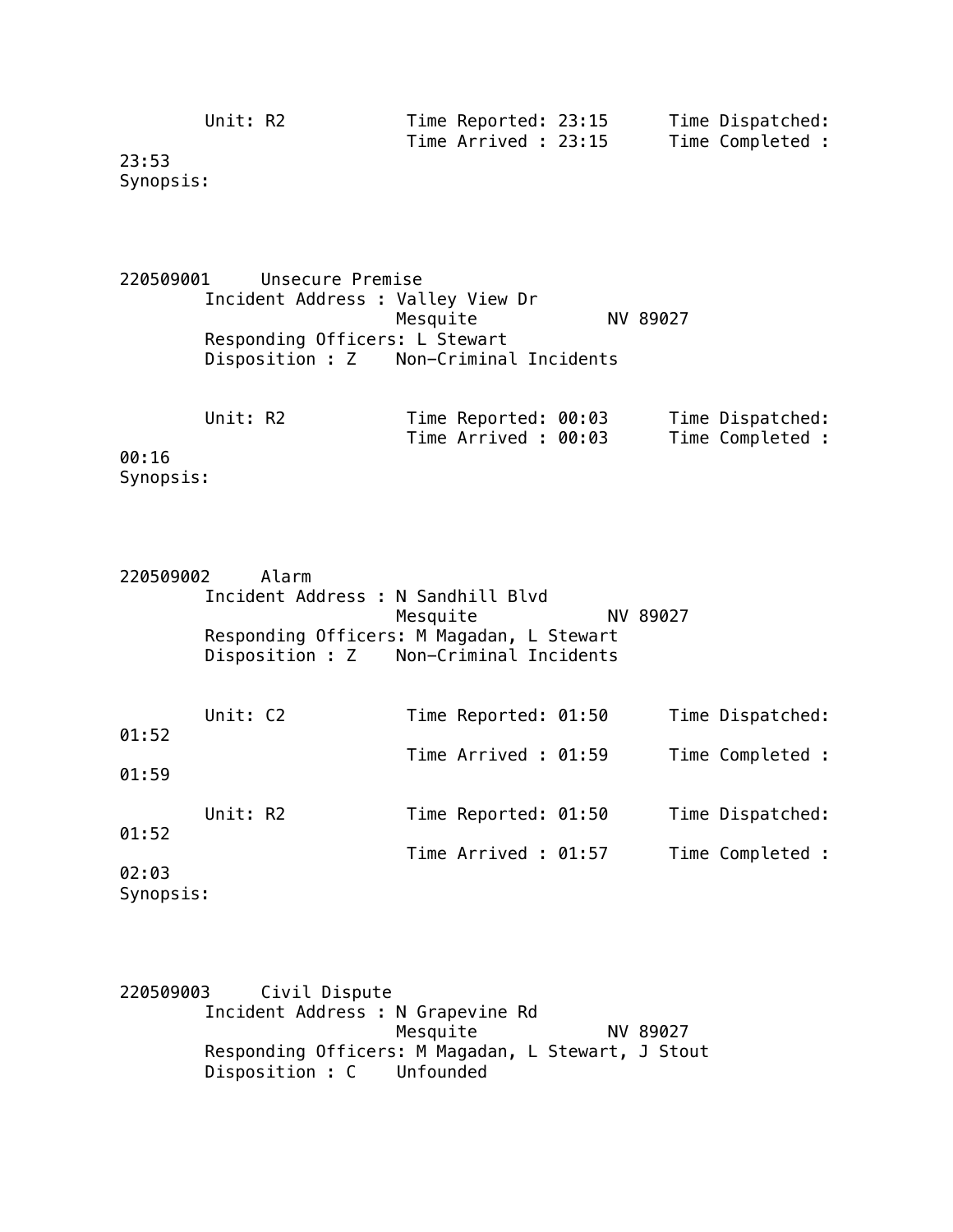|                    | Unit: C2 | Time Reported: 02:10 | Time Dispatched: |
|--------------------|----------|----------------------|------------------|
| 02:14              |          | Time Arrived: 02:17  | Time Completed : |
| 02:22              |          |                      |                  |
|                    | Unit: R2 | Time Reported: 02:10 | Time Dispatched: |
| 02:14              |          | Time Arrived: 02:19  | Time Completed : |
| 02:22              |          |                      |                  |
|                    | Unit: S2 | Time Reported: 02:10 | Time Dispatched: |
| 02:14              |          | Time Arrived: 02:19  | Time Completed : |
| 02:22<br>Synopsis: |          |                      |                  |

| 220509004 |          | Civil Dispute                                      |                      |  |          |                  |
|-----------|----------|----------------------------------------------------|----------------------|--|----------|------------------|
|           |          | Incident Address : Reber Dr                        |                      |  |          |                  |
|           |          |                                                    | Mesquite             |  | NV 89027 |                  |
|           |          | Responding Officers: M Magadan, L Stewart, J Stout |                      |  |          |                  |
|           |          | Disposition : Z Non-Criminal Incidents             |                      |  |          |                  |
|           |          |                                                    |                      |  |          |                  |
|           | Unit: C2 |                                                    | Time Reported: 02:16 |  |          | Time Dispatched: |
| 02:22     |          |                                                    |                      |  |          |                  |
| 02:44     |          |                                                    | Time Arrived: 02:23  |  |          | Time Completed : |
|           |          |                                                    |                      |  |          |                  |
|           | Unit: R2 |                                                    | Time Reported: 02:16 |  |          | Time Dispatched: |
| 02:22     |          |                                                    | Time Arrived: 02:23  |  |          |                  |
| 02:58     |          |                                                    |                      |  |          | Time Completed : |
|           |          |                                                    |                      |  |          |                  |
|           | Unit: S2 |                                                    | Time Reported: 02:16 |  |          | Time Dispatched: |
| 02:22     |          |                                                    | Time Arrived : 02:28 |  |          | Time Completed : |
| 02:43     |          |                                                    |                      |  |          |                  |
| Synopsis: |          |                                                    |                      |  |          |                  |

220509005 Verbal Disturbance IP Incident Address : Colleen Ct # B Mesquite NV 89027 Responding Officers: S Ruth, M Magadan, L Stewart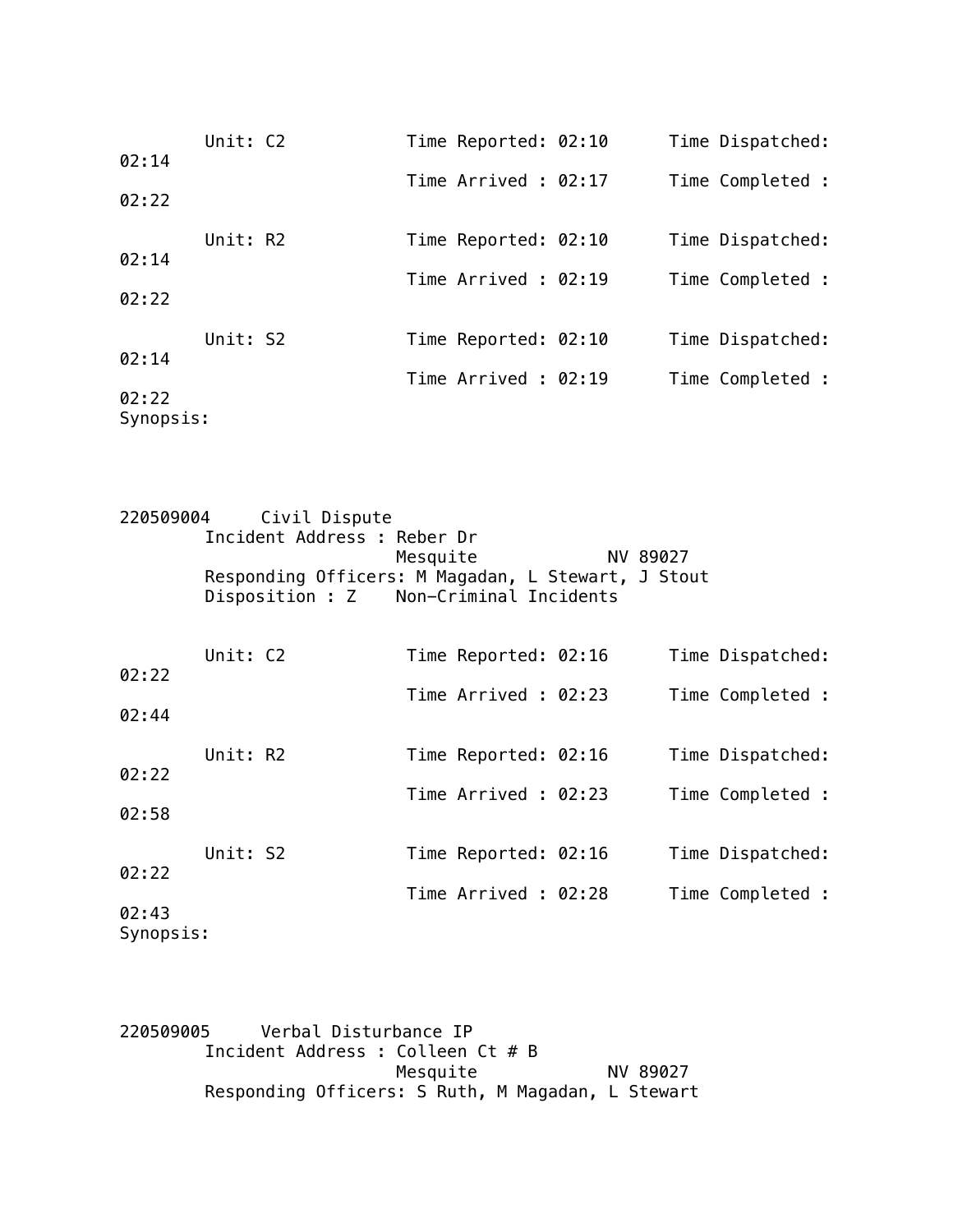|                    | Disposition : Z | Non-Criminal Incidents |                  |
|--------------------|-----------------|------------------------|------------------|
| 04:39              | Unit: C1        | Time Reported: 04:36   | Time Dispatched: |
|                    |                 | Time Arrived: 04:41    | Time Completed : |
| 05:11              |                 |                        |                  |
|                    | Unit: C2        | Time Reported: 04:36   | Time Dispatched: |
| 04:39<br>05:10     |                 | Time Arrived : 04:41   | Time Completed : |
| 04:39              | Unit: R2        | Time Reported: 04:36   | Time Dispatched: |
| 05:16<br>Synopsis: |                 | Time Arrived: 04:42    | Time Completed : |

| 220509006                   |          | Trespassing<br>Incident Address : Turtleback Rd<br>Responding Officers: S Ruth, M Magadan, M Diaz, I McOmie<br>Disposition : E Cleared by Adult Arrest | Mesquite |                                              | NV 89027 |                                      |
|-----------------------------|----------|--------------------------------------------------------------------------------------------------------------------------------------------------------|----------|----------------------------------------------|----------|--------------------------------------|
| 07:54                       | Unit: B1 |                                                                                                                                                        |          | Time Reported: 05:40<br>Time Arrived : 07:43 |          | Time Dispatched:<br>Time Completed : |
| 05:43<br>11:25              | Unit: C1 |                                                                                                                                                        |          | Time Reported: 05:40<br>Time Arrived: 05:43  |          | Time Dispatched:<br>Time Completed : |
| 06:01                       | Unit: C2 |                                                                                                                                                        |          | Time Reported: 05:40<br>Time Arrived : 05:45 |          | Time Dispatched:<br>Time Completed : |
| 05:43<br>05:53<br>Synopsis: | Unit: R1 |                                                                                                                                                        |          | Time Reported: 05:40<br>Time Arrived: 05:46  |          | Time Dispatched:<br>Time Completed : |

Officers responded to a trespass in a business parking lot. After further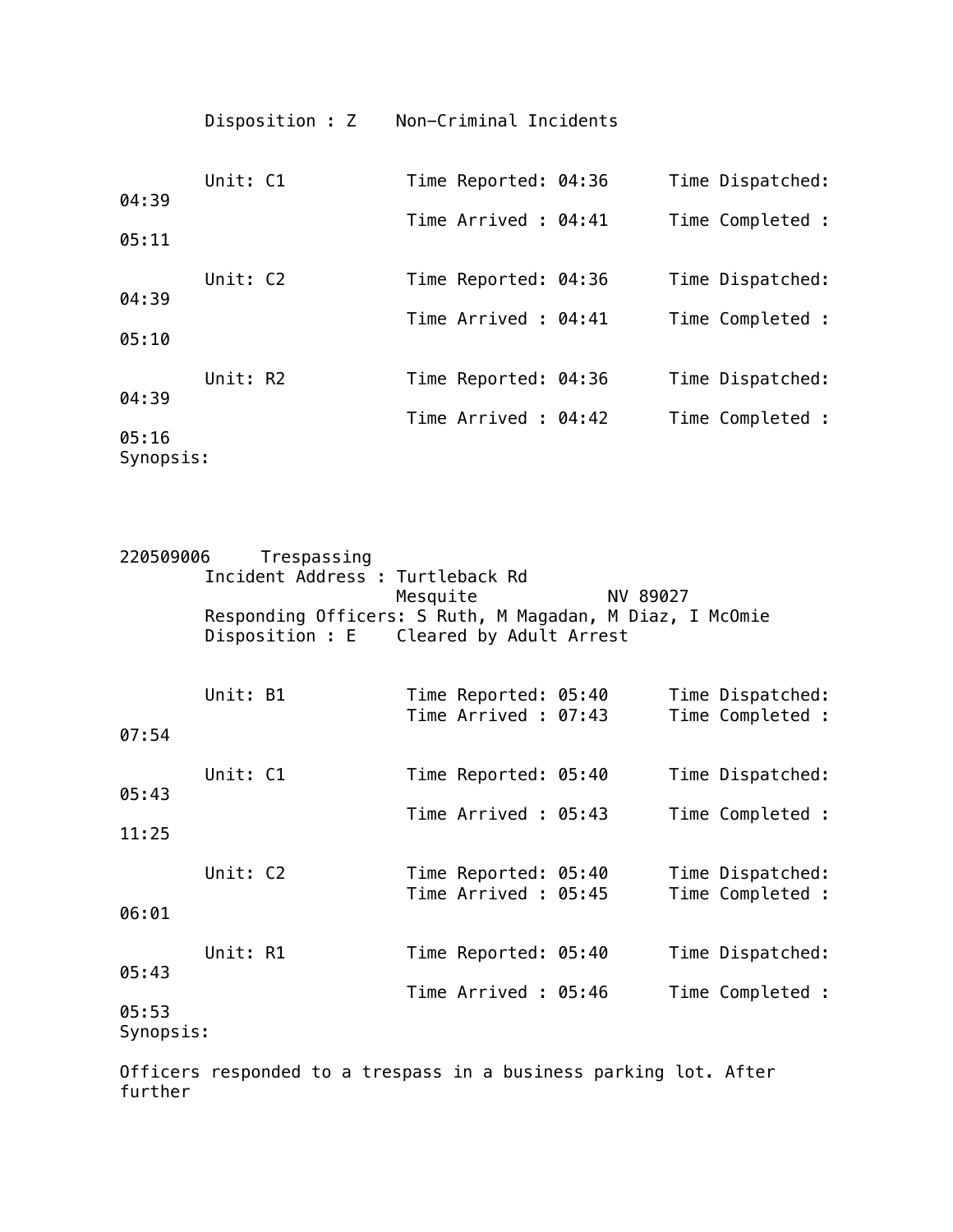| possession of a<br>stolen vehicle. |          | investigation, one adult male was arrested for obstruction and                                                                          |                      |  |          |                  |
|------------------------------------|----------|-----------------------------------------------------------------------------------------------------------------------------------------|----------------------|--|----------|------------------|
| 220509007                          |          | Suspicious/Pers<br>Incident Address : E Pioneer Blyd<br>Responding Officers: M Diaz, I McOmie<br>Disposition : Z Non-Criminal Incidents | Mesquite             |  | NV 89027 |                  |
| 05:49                              | Unit: B1 |                                                                                                                                         | Time Reported: 05:44 |  |          | Time Dispatched: |
| 06:04                              |          |                                                                                                                                         | Time Arrived : 05:54 |  |          | Time Completed : |
| 05:53                              | Unit: R1 |                                                                                                                                         | Time Reported: 05:44 |  |          | Time Dispatched: |
| 06:03<br>Synopsis:                 |          |                                                                                                                                         | Time Arrived : 05:56 |  |          | Time Completed : |

22ACO1417 Animal Shelter Cleaning Incident Address : Hardy Way Mesquite NV 89027 Responding Officers: Jose L Macias Disposition : Z Non-Criminal Incidents

| Unit: H1 | Time Reported: 05:36 | Time Dispatched: |
|----------|----------------------|------------------|
|          | Time Arrived : 05:36 | Time Completed : |
|          |                      |                  |

06:44 Synopsis:

22ACO1418 Animal Shelter Cleaning Incident Address : Hardy way Mesquite NV 89027 Responding Officers: A Guardado Disposition : Z Non-Criminal Incidents

| Unit: H4 | Time Reported: 05:50 | Time Dispatched: |
|----------|----------------------|------------------|
|          | Time Arrived : 05:50 | Time Completed : |